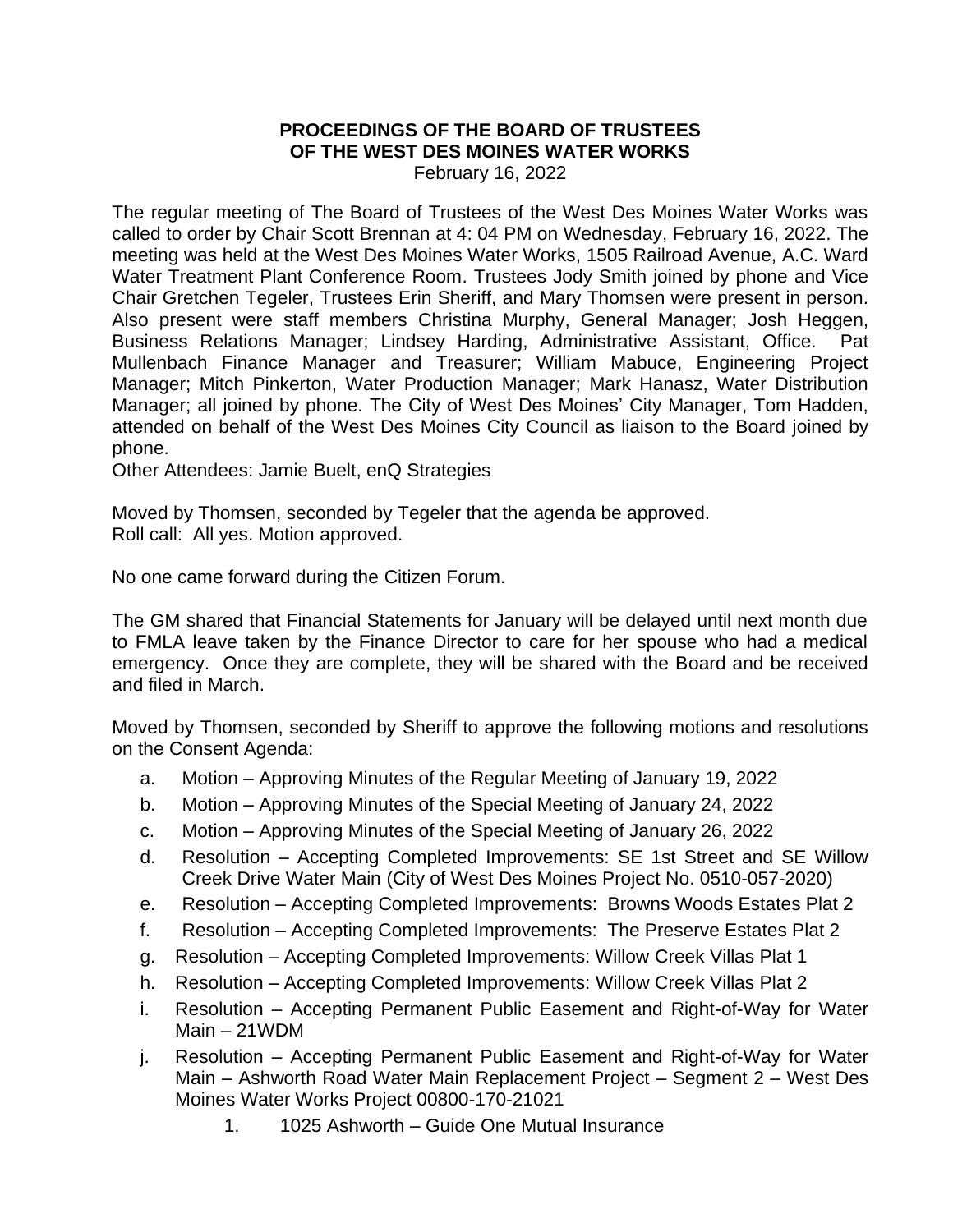Proceedings of The Board of Trustees 2 7 February 16, 2022 of The West Des Moines Water Works

- 2. 1100 Ashworth WDM Open Bible Church
- 3. 1111 Ashworth Guide One Mutual Insurance
- 4. 3025 Ashworth Montognese
- k. Resolution Accepting Permanent Public Easement and Right-of-Way for Water Main – Village of Ponderosa Building I
- l. Resolution Accepting Completed Improvements: The Preserve Estates Plat 1
- m. Resolution Accepting Completed Improvements: Willow Creek Row Homes

Roll call: All yes. Motions approved with correction to the January 26<sup>th</sup> Minutes, and Resolutions adopted.

The Chair announced that this was the time and place for a public hearing to consider adopting a Budget Amendment for 2022 in general found in your meeting packet. The Secretary reported that the Notice of Public Hearing was published in the *Des Moines Register, Monday, January 28, 2022*. The Chair called for any oral objections Amended budget. No oral objections were offered, and the Secretary reported that no written objections thereto had been filed. Hearing no further comments, the Chair declared the public hearing closed.

Moved by Tegeler, seconded by Thomsen to concur with the recommendation of the Finance and Audit Committee and approve the resolution titled "Adopting a Budget Amendment for 2022"

Roll call: All yes. Resolution approved.

Moved by Sheriff, seconded by Tegeler to concur with the recommendation of the Operations Committee and approve the resolution titled "Authorizing Amendment No.2 to 50<sup>th</sup> Street Tower Lease with Option Agreement

Roll call: All yes. Resolution approved.

Moved by Thomsen, seconded by Sheriff to concur with the recommendation of the staff and approve the motion titled "Authorizing the MidAmerican Energy Company Underground Electrical Service Extension Proposal for the Adams Street Elevated Water Storage Tank." Roll call: All yes. Motion approved.

Moved by Tegeler, seconded by Thomsen to concur with the recommendation of the staff and approve the motion titled "Authorizing an Amendment to the Professional Services Proposal from Veenstra and Kimm for Design and Construction Services for the Adams Street Elevated Water Storage Tank".

Roll call: All yes. Motion approved.

Moved by Thomsen, seconded by Tegeler to concur with the recommendation of the staff and approve the motion titled "Approving Request to Purchase Vehicle". Roll call: All yes. Motion approved.

Moved by Thomsen, seconded by Sheriff to pay the bills in the amount of \$408,938.71 including non-construction bills in the amount of \$392,040.15 and construction bills in the amount of \$16,898.56.

Roll call: All yes. Motion approved.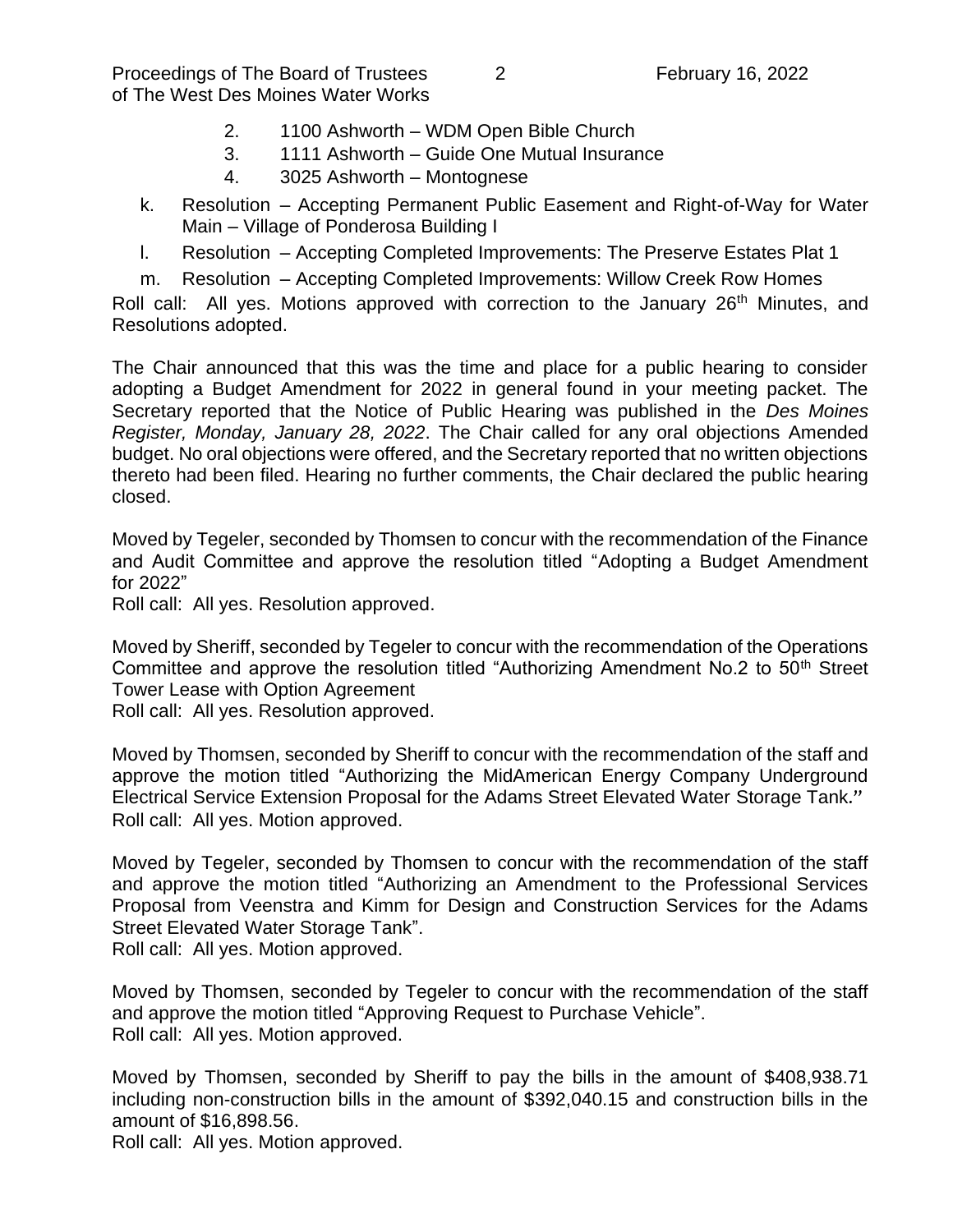Moved by Thomsen, seconded by Tegeler to receive and file the following items:

- a. Project Progress Report February 9, 2022
- b. Water Quality Report b. Samuary 2022
- c. Check Register Check Register Check Register Check and the United States of the United States of the United States of the United States of the United States of the United States of the United States of the United States
- d. Change Order Report February 9, 2022

Roll call: All yes. Motion approved.

The Customer and Community Relations Committee, The Finance and Audit Committee, and The Operations Committee gave no report.

The Personnel and Compensation Committee gave no report, but the GM indicated that WDMWW is taking applications for a maintenance technician and will be in touch soon.

The Planning / Regionalization Committee deferred their update to the GM.

The General Manager (GM) shared an update on presentations made regarding regionalization, meetings with other communities, which communities has signed the resolution and a plan to work jointly to hire a firm with DMWW, Urbandale, and WDMWW to help handle outreach over what is and what isn't regionalization

The GM shared that DMWW anticipates sharing the draft 28E next week and has been coordinating with Brennan and Smith on how will handle legal review. Mr. Brennan mentioned finding attorney in the area that are qualified has been difficult, hoping to have someone by time draft is ready for review and would like to have Amy Beattie, our legal counsel, present during the review.

The GM also gave an update on PFAS and outreach to participate in a class action lawsuit.

The Finance Manager and Treasurer, The Water Production Manager, and The Water Distribution Manager gave no report.

The Engineering Project Manager gave an update that the construction has started for the Adams Street water tower.

The Business Relations Manager gave a reminder that the employee recognition dinner has been rescheduled to April 30<sup>th</sup>.

The AFL-CIO Local 3861 Chapter President gave no report.

The Liaison to the City of West Des Moines, City Manager Tom Hadden mentioned he was available to give the board a presentation on updates on the City and new projects the City has planned. The City Manager indicated he would work with the GM to schedule for the future